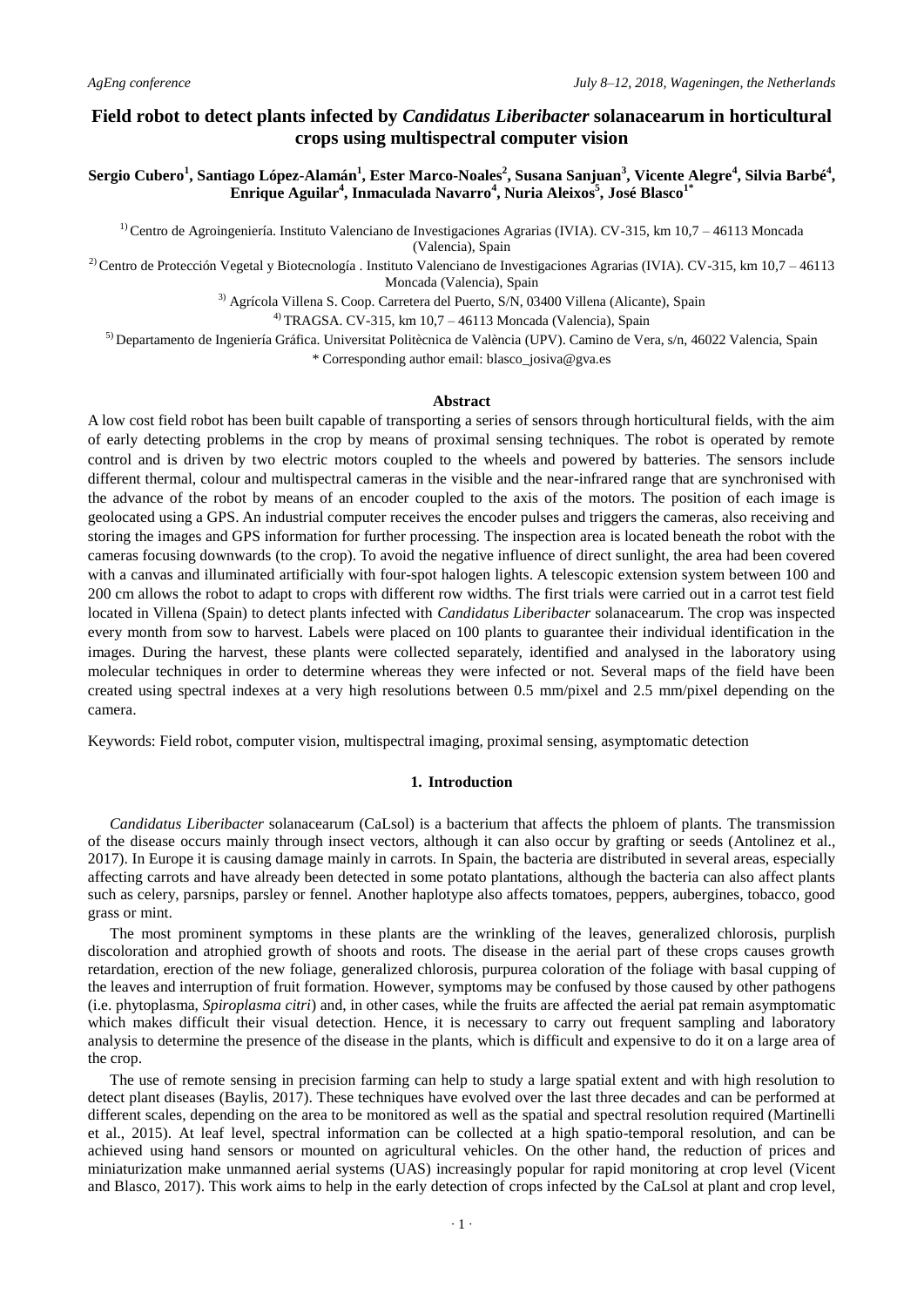using high resolution proximal sensing sensors mounted on a electrical platform designed and developed for this purpose.

# **2. Materials and Methods**

### 2.1. Field robot and experimental crop

For this purpose, an electric terrestrial vehicle (Fig. 1a) remotely operated has been created to incorporate on board a full set of sensors for monitoring entire fields. A telescopic system allows adapting the width of the robot to the needs of the field in a range between 100 and 200 cm because the geometry of the crop allows the wheels to circulate only by a few lines separated by a certain distance that can vary from one crop to another. On the other hand, this system allows to reduce its size to be transported in a van. The robot and all the sensors are powered by a battery while an electric generator is used to illuminate the scene using four light halogen lamps, each of one located in the four corners of the scene. These are used to capture the images under controlled conditions, preventing the negative effect of natural changing conditions and also the direct sun lighting. Aligned at the top-middle of the chamber are the sensors to capture all the inspection area.

To capture the images at determined distances avoiding gaps and overlapping, a programmable system was developed to synchronise the trigger of the cameras with the advance of the vehicle using two optical encoders coupled to each drive wheels. The signal from optical encoders was also used to assist in the guidance of the vehicle through a proportional–integral–derivative controller (PID). In addition, an application was developed to run in the industrial computer and control the triggering and image acquisition of all cameras during the field tests. In addition, a GNSS receiver (Hiper SR, TOPCON Corp. Japan) with RTK correction was installed in the vehicle, allowing geolocation with an accuracy of around 1 cm to identify each of the crop plants in the images.

The experiments have been carried out in a carrot crop (Figure 1b) located in Villena, Alicante (Spain) for two years. Red lines delimit the monitored area containing 27 cultivated rows. Inside this area, some patches were treated with different products to prevent the infections in the area delimited by the yellow lines in Figure 1b. Each of these 27 cultivated rows was composed of three lines of plants with a total width of 1.5 m approximately that were inspected at the same time. In each of the two seasons tested, six inspections of the whole area were carried out, one every month during the crop cycle from the sowing to the harvesting (June-October) to observe the evolution of the plants during their growth and try to detect the infection as early possible. During the last survey of the field, 100 plants were marked using red discs to be later identified in the images. These plants were collected separately and taken to the laboratory to undergo a spectral analysis with a spectrometer (200 to 1800 nm) and with a hyperspectral camera (400 to1000 nm), and also using an ultraviolet induced fluorescence imaging system. Finally, and a molecular analysis using specific realtime polymerase chain reaction (q-PCR) was performed to determine the presence or absence of infection in the leaves and use these plants for reference in the further creation of statistical models.



Figure 1. a) Remote-guided vehicle; and b) carrot crop in Villena, Alicante (Spain)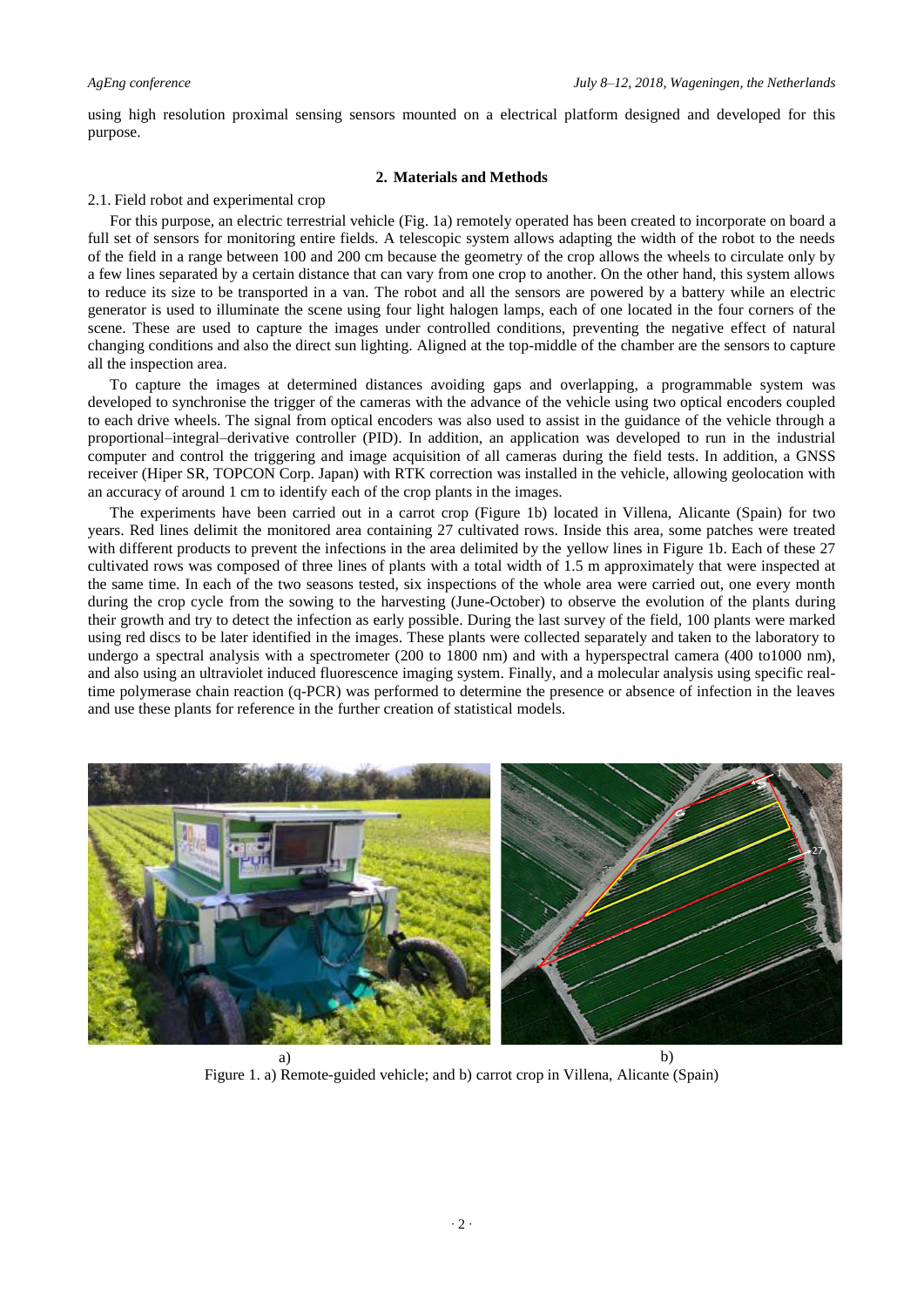### 2.2. Sensors

The sensors mounted in the terrestrial vehicle (Fig. 2) include three DSLR (Digital Single Lens Reflex) cameras (EOS 600D, Canon Inc, Japan), two of them modified to capture images in near infrared (NIR) from 700 to 1000 nm, and blue NDVI (normalized difference vegetation index), a thermal camera (A320, FLIR Systems, USA) and a multispectral camera (CMS-V, Silios Technologies, France) capable of capturing eight monochromatic images in 558, 589, 623, 656, 699, 732, 769 and 801 nm. The DSLR cameras allow to capture images of the crop with a resolution of 0.5 mm/pixel and the thermal and the multispectral camera could obtain images with a spatial resolution of 2.5 mm/pixel. All the cameras were configured to capture images synchronised with the advance of the vehicle about one image per meter with integration times less than 4 ms to avoid moving or blurry images.



Figure 2. Image captured from the crop side, showing the sensors on board from the ground

## **3. Results and Discussion**

The main result at this stage is the creation of a robotic solution, remotely operated that can transport different proximal sensing equipment to inspect horticultural crops, illuminating the scene to prevent direct solar radiation. The robot advances smoothly at a very accurate speed which allows the creation of precise high resolution maps of the crops. Starting from the images collected by each camera of the whole crop, images in different bands of each of the rows cultivated are made. The images are being analysed to create maps showing different spectral indexes (Zarco-Tejada, 2012) from the images captured in different spectral bands (Fig. 3).

The results of the field analyses in these two years of trials show no clear signs of CaLsol in the spectral information acquired during the monitoring period. However, no information was obtained from negative samples to be able to compare in the images since the great majority of the samples presented positive results in the detection of the CaLsol bacteria. The results of the laboratory analysis (both, spectral and molecular) together with the analysis of these specific plants captured in the field, will serve to create maps of crop with different vegetative indexes showing potential infections that will be contrasted with the information collected by the Bacteriology Unit of IVIA and visual inspection provided by the technicians of the cooperative Agricola Villena.